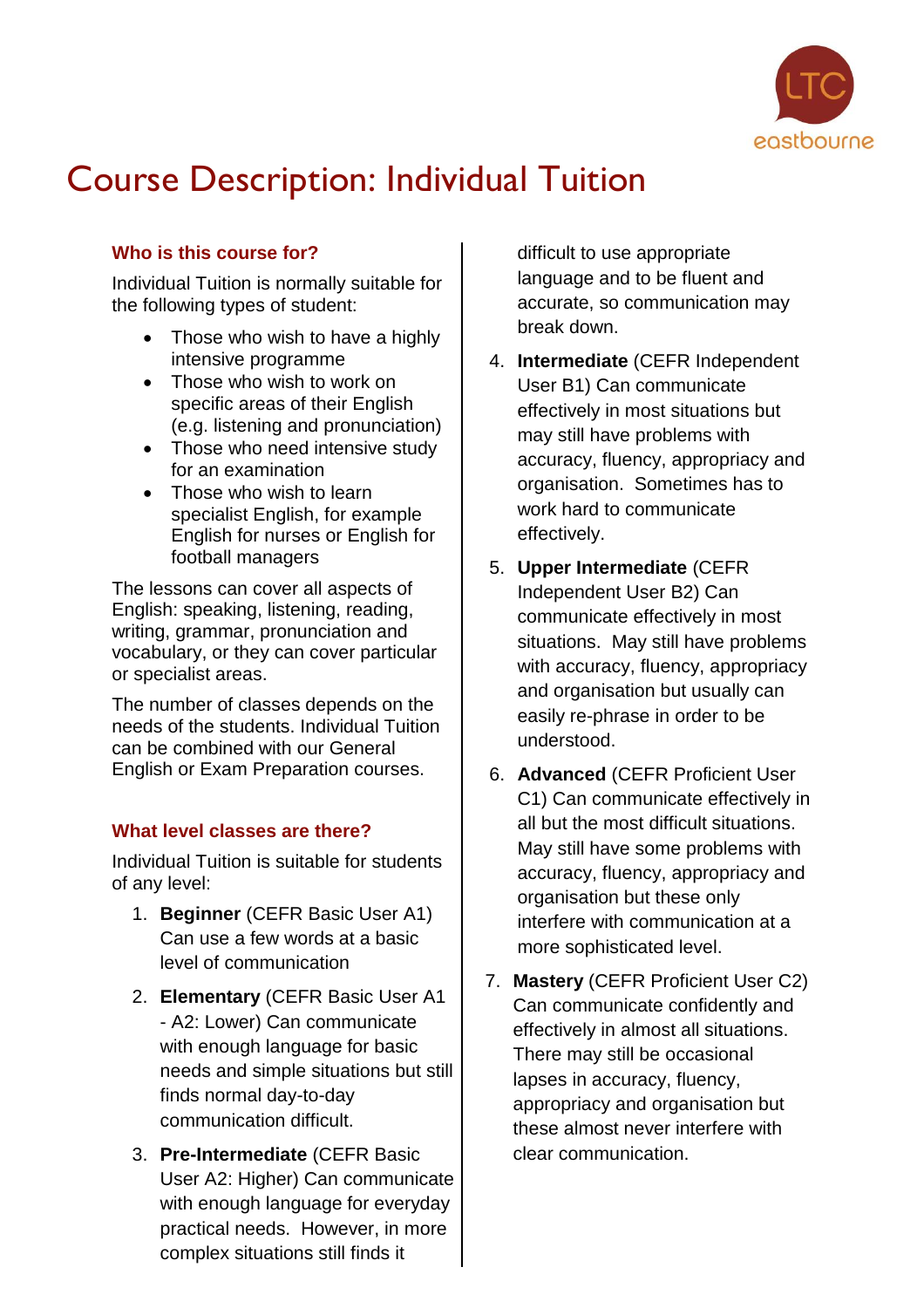## **Course Objectives**

The course objectives depend on the needs of the individual student. These can include:

A short, intensive General English course that aims to give students a language boost to help them increase their confidence and fluency, particularly in listening and speaking, and to motivate and inspire them to learn English.

A short General English course that aims to help a Beginner reach an elementary level so that they can join a General English course.

A course to help a student prepare a presentation on a specialist subject.

A course to help a student prepare to work in a particular industry, workplace or role.

Individual Tuition courses may also aim to help students develop the study skills that will enable them to continue to learn English after their course as part of a broader educational process that equips students for lifelong learning.

# **Teaching Methods:**

In General English classes, we use the Communicative Approach to teaching. Students *use* English during the lessons to *learn* English. Students are expected to work together and participate in class activities. They are asked to work out rules for themselves and encouraged to become active learners. In general, more time is given to spoken English than written English, although all skills – reading, writing, speaking and listening are practised in the class.

Teachers choose the classroom activity to suit the needs of student and the aims of the student. As a result, lessons may include audio-visual materials, lessons, role plays and drama, textual analysis, presentations, language games and competitions and practice tests.

## **Needs Analysis:**

Students will be asked to complete a detailed needs analysis prior to their course. LTC will use this to design the course.

At all stages, the student will be asked whether the course is meeting their needs.

## **Placement:**

The students' level of English will be formally assessed on arrival.

# **Assessment of Progress:**

The teacher and student will assess progress together. Formal assessment such as tests will be used as appropriate.

# **Certification and Reports:**

All students receive an LTC certificate and leaver's report when they finish their programme, provided they have attended 80% or more of their lessons.

For students under 18 we are able to send progress reports and end-of-course reports to parents.

## **Books and Learning Materials:**

The learning materials used will depend on the student's needs. LTC's self-study facilities have a range of student books, practice materials, graded readers and audio and audio-visual resources for students.

## **Examinations:**

The schools can arrange for students to take the IELTS test or the Cambridge Exams – KET, PET, FCE, CAE, CPE.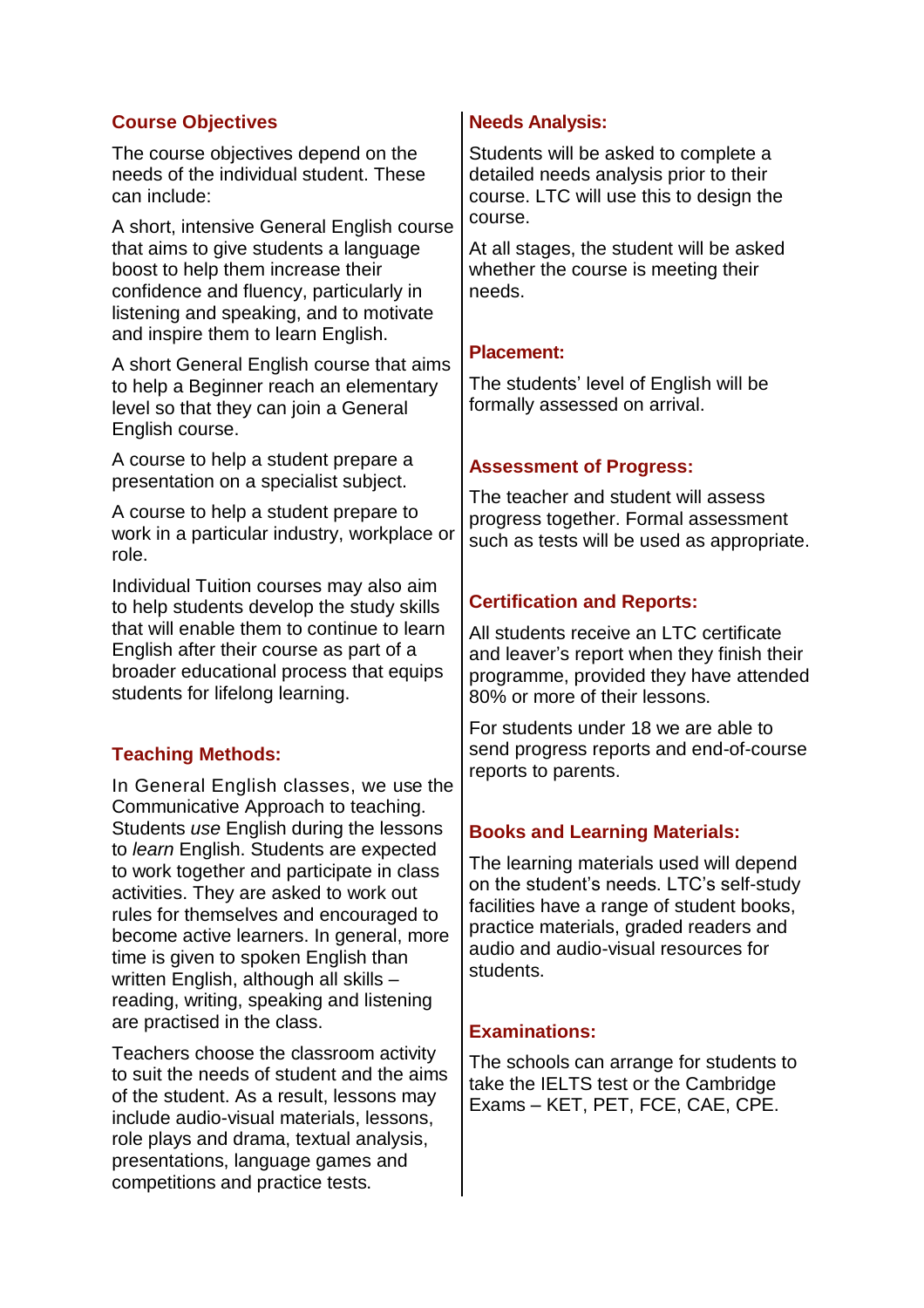#### **Level 1 Beginner (A1) General English lessons will help students:**

**Listen and respond** to spoken English, including basic questions, simple instructions and numbers and times.

**Speak to communicate** with the "survival English" they will need outside class.

**Read and understand** signs and notices.

**Write to communicate** basic personal information.

**More specialist courses** will have objectives based on the needs of the student.

#### **Level 2 Elementary (A1-A2 Lower) General English lessons will help students:**

**Listen and respond** to spoken English, including simple stories, statements, questions and basic instructions.

**Speak to communicate** with the "survival English" they will need outside class as well as giving basic information about feelings and opinions on topics.

**Read and understand** short texts on familiar topics.

**Read and get information** from common signs and symbols.

**Write to communicate** basic information.

**More specialist courses** will have objectives based on the needs of the student.

#### **Level 3 Pre-Intermediate (A2 Higher) General English lessons will help students:**

**Listen and respond** to spoken English, including straightforward information, short narratives, explanations and instructions.

**Speak to communicate** information, feelings and opinions on familiar topics and to engage in discussion with one or more people to share understanding about familiar topics.

**Read and understand** short, straightforward texts on familiar topics.

**Read and obtain information** from short documents, signs and symbols.

**Write to communicate** information with some awareness of the person reading.

**More specialist courses** will have objectives based on the needs of the student.

# **Level 4 Intermediate (B1) General English lessons will help students:**

**Listen and respond** to spoken language, including straightforward information and narratives, and follow straightforward explanations and instructions, both face-to- face and on the telephone.

**Speak to communicate** information, feelings and opinions on familiar topics, using appropriate formality, both face-toface and on the telephone.

**Engage in discussion** with one or more people, making relevant points and responding to what others say to reach an understanding about familiar topics.

**Read and understand** short, straightforward texts on familiar topics accurately and without help.

**Read and obtain information** from a variety of everyday sources.

**Write to communicate** information and opinions with some adaptation to the intended audience.

**More specialist courses** will have objectives based on the needs of the student.